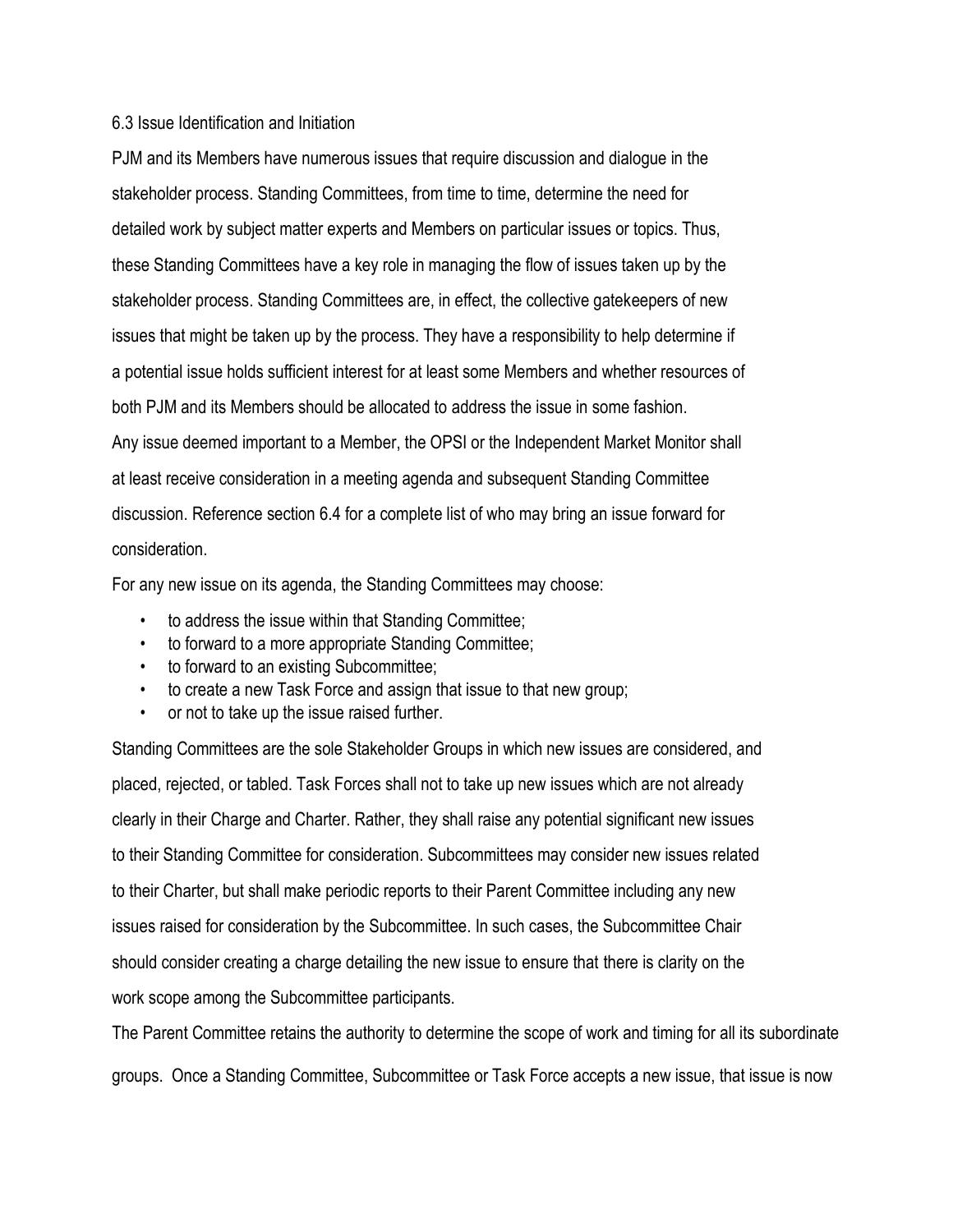collectively owned by the membership of that group as a part of the CBIR process. This 'ownership' applies whether the issue is offered by a subordinate group or offered by a Member or group of Members. Members of the accepting committee determine all future actions on that accepted issue.

In the event that a new issue is denied an opportunity for CBIR discussion in an appropriate PJM stakeholder group, a Member or group of Member's may offer their proposal in the form of a motion directly to the MC. That Member may request a MC vote on that issue as early as the next scheduled meeting. In the alternative, the MC may choose to accept the offered issue following the requirements of section 6.3. This exception allows affected Members to directly voice their addressed CBIR issue to the full Members Committee including the Board Members present.

While Members are strongly encouraged to raise new issues first at the Standing Committee which they believe has appropriate subject matter jurisdiction, Members retain the right to raise issues at the MC. Such right should be exercised judiciously and only in exceptional circumstances, such as, but not limited to, a significant and immediate threat to reliability, market failure, or "bet-the-company" circumstance. Members who choose to raise such an issue before the MC shall include the reasons specifying why the traditional stakeholder process cannot sufficiently and timely address their issue. The MC retains the right to accept the issue, remand the issue to the appropriate Standing Committee, or decline the issue altogether.

## **9.4 Main Motions**

• A Main Motion is created when the subordinate stakeholder group presents its tier 1 or tier 2 proposal resulting from the CBIR process to the parent committee. That proposal shall be deemed moved by the Stakeholder Group's representative as Published; no second is required.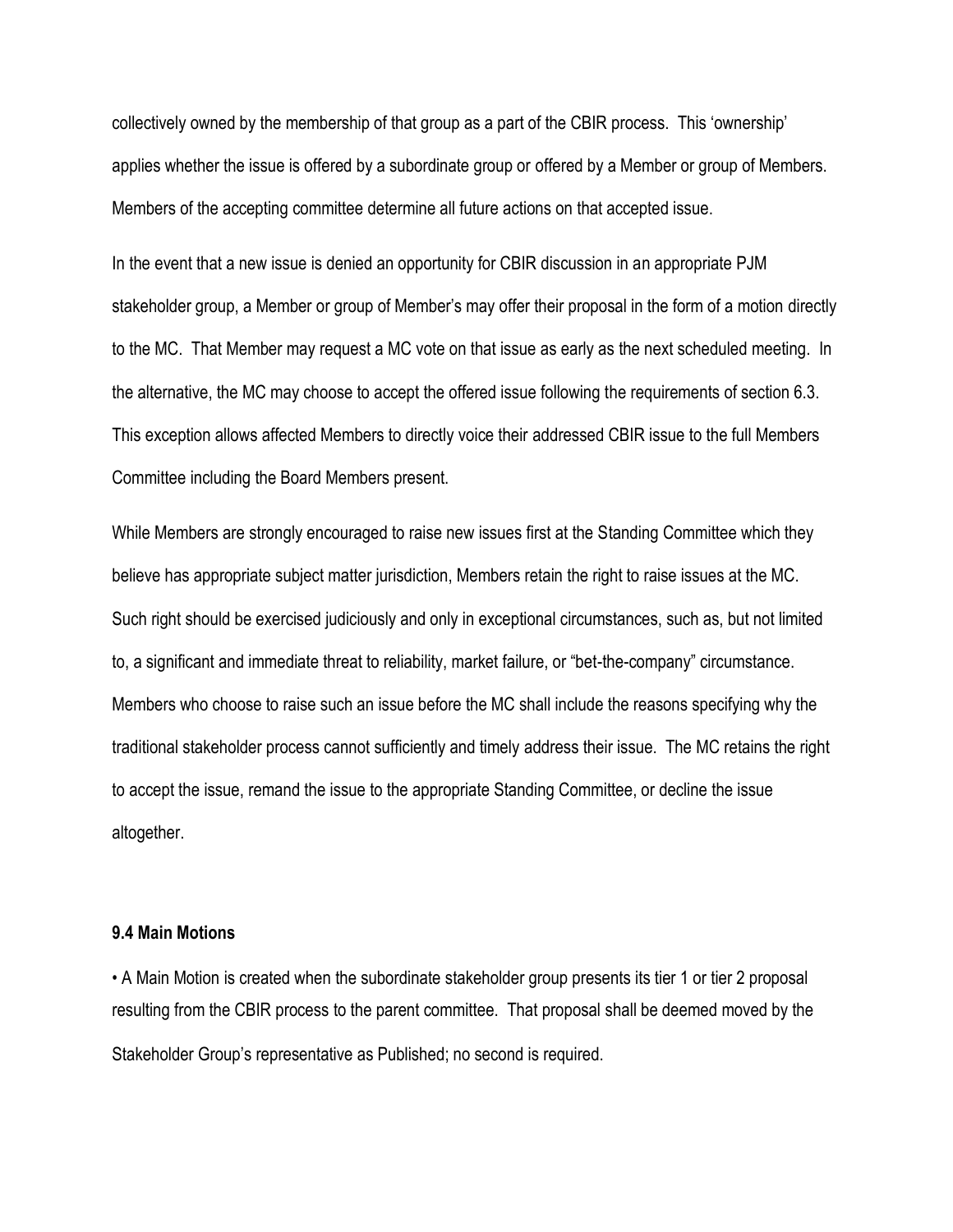o the subordinate group representative shall be given an opportunity to make a presentation before general discussion ensues.

o at this time, the Members of the parent committee may propose one or more closely related amendments and technical corrections whether or not Published.

o The Chair shall ask if there is an objection by any Member to such amendments or technical corrections and if there is none, they shall be incorporated prior to general discussion.

o If an amendment or correction is objected to by any Member of the group, it may be considered an Alternative Motion, if offered by a Member, seconded, and voted on in accordance with Motion Voting Order below, unless withdrawn.

• For alternate motions moved and seconded from the floor, offered amendments or technical corrections may be accepted by the Member and the second. Any Member who objects to the revised motion may discuss this objection and offer an additional change(s) to the Alternative Motion if the friendly amendment or technical correction is accepted by the proposer. Once a motion or alternative motion has been accepted by the committee, that issue and the related motion is now collectively owned by that committee for any subsequent actions. The motions offered by individual Members and accepted by the committee are now directed by the committee chair with future issue actions determined by the committee members.

## **9.5 Motion Amendments**

During discussion of the original CBIR proposal main motion, any Member may move an amendment germane

to it in the form of an alternative (amended or substitute) Main Motion. Alternative motions must be closely related to the specific issue and must have been vetted in the earlier CBIR process. If not, the issue must be considered new and determination of how to address the issue shall be determined by following the rule established in section 6.3.

If alternative motions are not timely published, the group may defer the issue by simple majority vote to a subsequent meeting. The group shall consider whether information presented as the main motion created